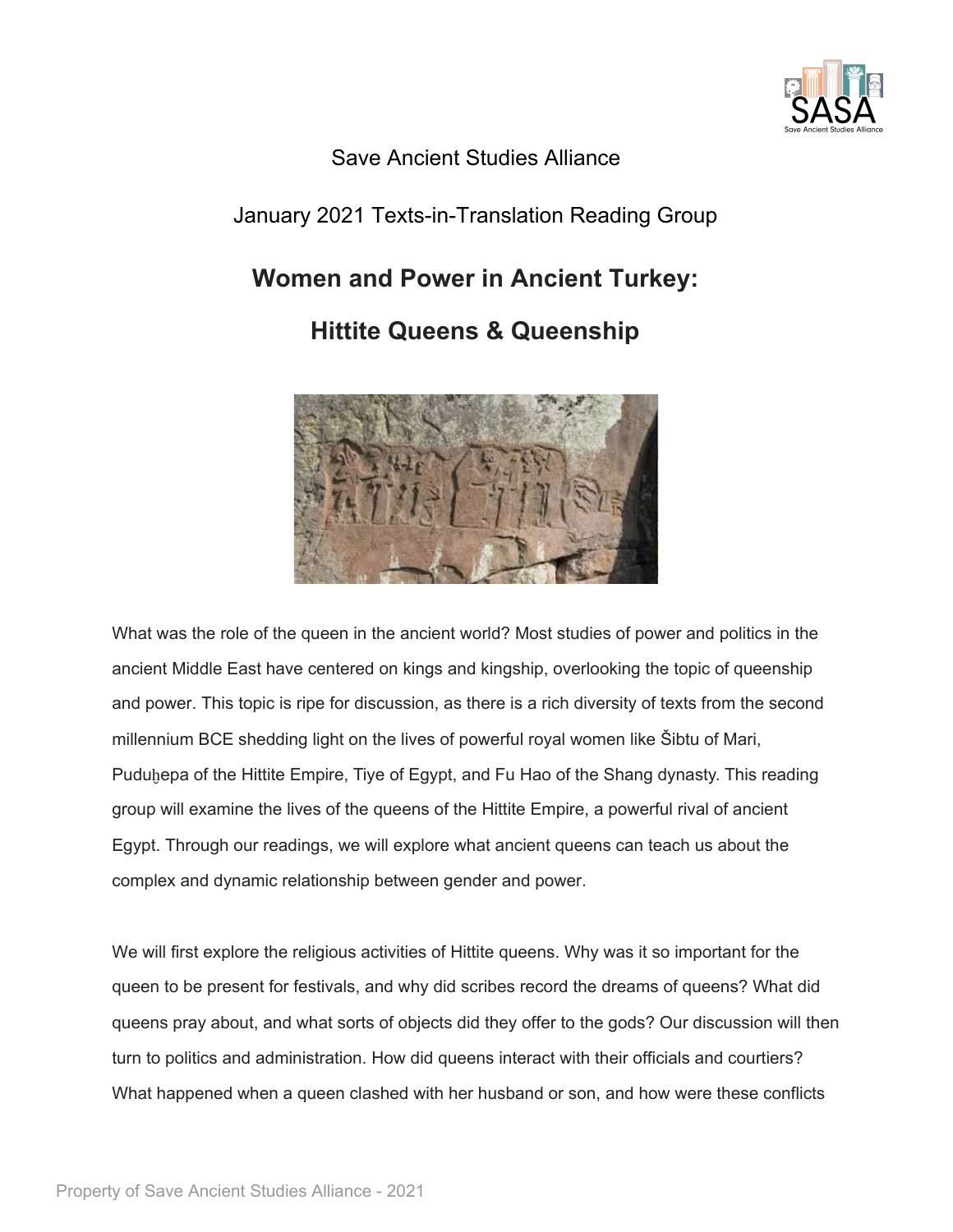

resolved? What was the role of the queen and other royal women in diplomacy? Readings will include a variety of texts in translation, including historical annals, prayers, festival and ritual texts, and diplomatic correspondence. By reading and discussing these texts, participants will develop a better understanding of the intersection of gender and power in ancient politics, religion, and daily life.

## **Your SASA Educational Ambassadors:**

Michael Moore, PhD in Ancient Near Eastern Studies

[mtm18@ucla.edu](mailto:mtm18@ucla.edu)

**Dates (3 weeks):** Wednesdays @ 2pm EST

-Session 1: January 13th -Session 2: January 27th -Session 3: February 3rd

**Location:** Zoom Meeting Link <https://us02web.zoom.us/j/85929075989?pwd=MGNkZ0l2bG10OW9XemN4cDk2YmtOdz09>

Zoom Meeting ID 859 2907 5989

Zoom Meeting Password 156210

## **Preliminary Reading**

<https://www.dropbox.com/s/zu3npq4iqv5gjhq/Overview%20of%20Hittite%20History.pdf?dl=0>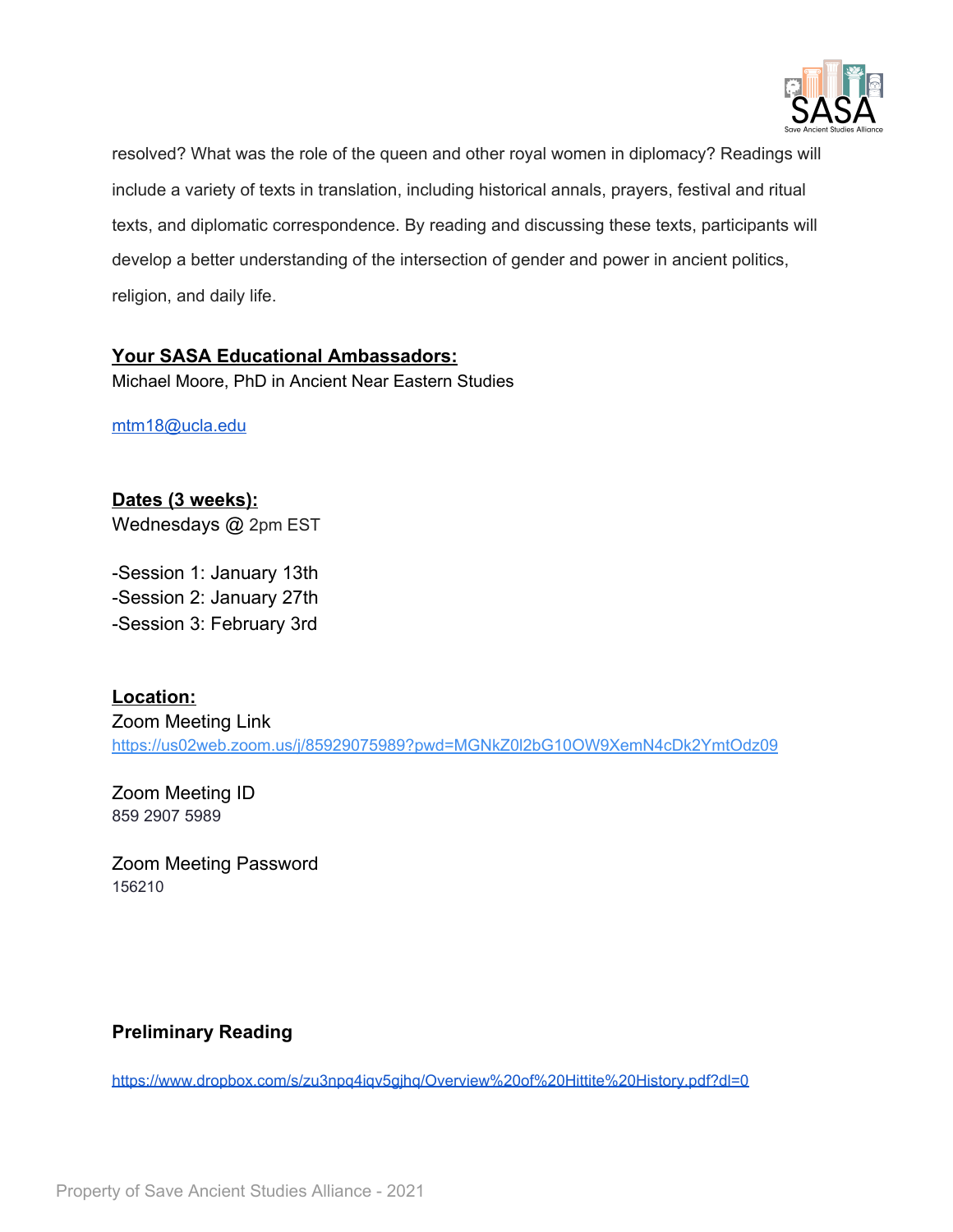

## **Week 1 Religion**

Prayer of Puduhepa

[https://www.dropbox.com/s/6nmbj2v2l2hydxt/Puduhepa%20Prayer.pdf?dl=0](https://www.dropbox.com/s/6nmbj2v2l2hydxt/Puduhepa%2520Prayer.pdf?dl=0)

Prayers of Mursili II

<https://www.dropbox.com/s/0l3dgdpvg5bzcgp/Mursili.pdf?dl=0>

ZABABA Festival [https://www.dropbox.com/s/lfwosmozk1ue4ns/ZABABA%20Festival.pdf?dl=0](https://www.dropbox.com/s/lfwosmozk1ue4ns/ZABABA%2520Festival.pdf?dl=0)

Dreams and Votive Texts https://www.dropbox.com/s/budbzyk7r99de1v/Dream%20Texts.pdf?dl=0

Asmunikkal Decree https://www.dropbox.com/s/f38fyad5jnzp9fz/Asmunikkal%20Decree.pdf?dl=0

#### **Optional Background Reading**

"Hittite Religion" by Gary Beckman from *The Cambridge History of Religions in the Ancient World* edited by Michele Salzman and Marvin Sweeney [https://www.dropbox.com/s/ehceqq1d39ouniz/Hittite%20Religion.pdf?dl=0](https://www.dropbox.com/s/ehceqq1d39ouniz/Hittite%2520Religion.pdf?dl=0)

#### **Additional Resources:**

- Images of Hattusa: <https://www.hittitemonuments.com/bogazkoy/>
- Reading about the politics of Hittite black magic: <https://drive.google.com/file/d/1ZuB7nBMmPbIo16JfBUsRYnw3taxujIXZ/view?usp=sharing>
- On Hittite royal funerary ceremonies sallis wastais (great sin) : [http://smea.isma.cnr.it/wp-content/uploads/2016/02/Kapelus\\_Some-remarks-on-Hittite-Royal-Fu](http://smea.isma.cnr.it/wp-content/uploads/2016/02/Kapelus_Some-remarks-on-Hittite-Royal-Funerary-Ritual-sallis-wastais.pdf) [nerary-Ritual-sallis-wastais.pdf](http://smea.isma.cnr.it/wp-content/uploads/2016/02/Kapelus_Some-remarks-on-Hittite-Royal-Funerary-Ritual-sallis-wastais.pdf)
- [https://www.academia.edu/26311880/\\_Achilles\\_and\\_the\\_Sallis\\_Wastais\\_Ritual\\_Performing\\_Deat](https://www.academia.edu/26311880/_Achilles_and_the_Sallis_Wastais_Ritual_Performing_Death_in_Greece_and_Anatolia_in_Performing_Death_Social_Analyses_of_Funerary_Traditions_in_the_Ancient_Near_East_and_Mediterranean_ed_N_Laneri_Chicago_2007_229_242) [h\\_in\\_Greece\\_and\\_Anatolia\\_in\\_Performing\\_Death\\_Social\\_Analyses\\_of\\_Funerary\\_Traditions\\_in\\_the\\_](https://www.academia.edu/26311880/_Achilles_and_the_Sallis_Wastais_Ritual_Performing_Death_in_Greece_and_Anatolia_in_Performing_Death_Social_Analyses_of_Funerary_Traditions_in_the_Ancient_Near_East_and_Mediterranean_ed_N_Laneri_Chicago_2007_229_242) [Ancient\\_Near\\_East\\_and\\_Mediterranean\\_ed\\_N\\_Laneri\\_Chicago\\_2007\\_229\\_242](https://www.academia.edu/26311880/_Achilles_and_the_Sallis_Wastais_Ritual_Performing_Death_in_Greece_and_Anatolia_in_Performing_Death_Social_Analyses_of_Funerary_Traditions_in_the_Ancient_Near_East_and_Mediterranean_ed_N_Laneri_Chicago_2007_229_242)
- Hittite royal afterlife and a bit about the common after life: <https://drive.google.com/file/d/1d68I8juWZIkjf-EMkxNwxCpFhR4fS29P/view?usp=sharing>
- If anyone reads Turkish, here is an article I wrote about the continuation of older Anatolian mortuary traditions in Hittite royal funerary practices: (Dr. Pinar Durgun) [https://www.academia.edu/36657084/\\_Hitit\\_%C3%96l%C3%BC\\_G%C3%B6mme\\_Gelenekleri](https://www.academia.edu/36657084/_Hitit_%C3%96l%C3%BC_G%C3%B6mme_Geleneklerinin_Yerel_Anadolu_K%C3%B6kenleri_The_local_Anatolian_origins_of_Hittite_mortuary_practices_2018_Akt%C3%BCel_Arkeoloji_63_44_51) [nin\\_Yerel\\_Anadolu\\_K%C3%B6kenleri\\_The\\_local\\_Anatolian\\_origins\\_of\\_Hittite\\_mortuary\\_practi](https://www.academia.edu/36657084/_Hitit_%C3%96l%C3%BC_G%C3%B6mme_Geleneklerinin_Yerel_Anadolu_K%C3%B6kenleri_The_local_Anatolian_origins_of_Hittite_mortuary_practices_2018_Akt%C3%BCel_Arkeoloji_63_44_51) [ces\\_2018\\_Akt%C3%BCel\\_Arkeoloji\\_63\\_44\\_51](https://www.academia.edu/36657084/_Hitit_%C3%96l%C3%BC_G%C3%B6mme_Geleneklerinin_Yerel_Anadolu_K%C3%B6kenleri_The_local_Anatolian_origins_of_Hittite_mortuary_practices_2018_Akt%C3%BCel_Arkeoloji_63_44_51)
- Images of musicians at Alacahöyük: <https://www.hittitemonuments.com/alacahoyuk/>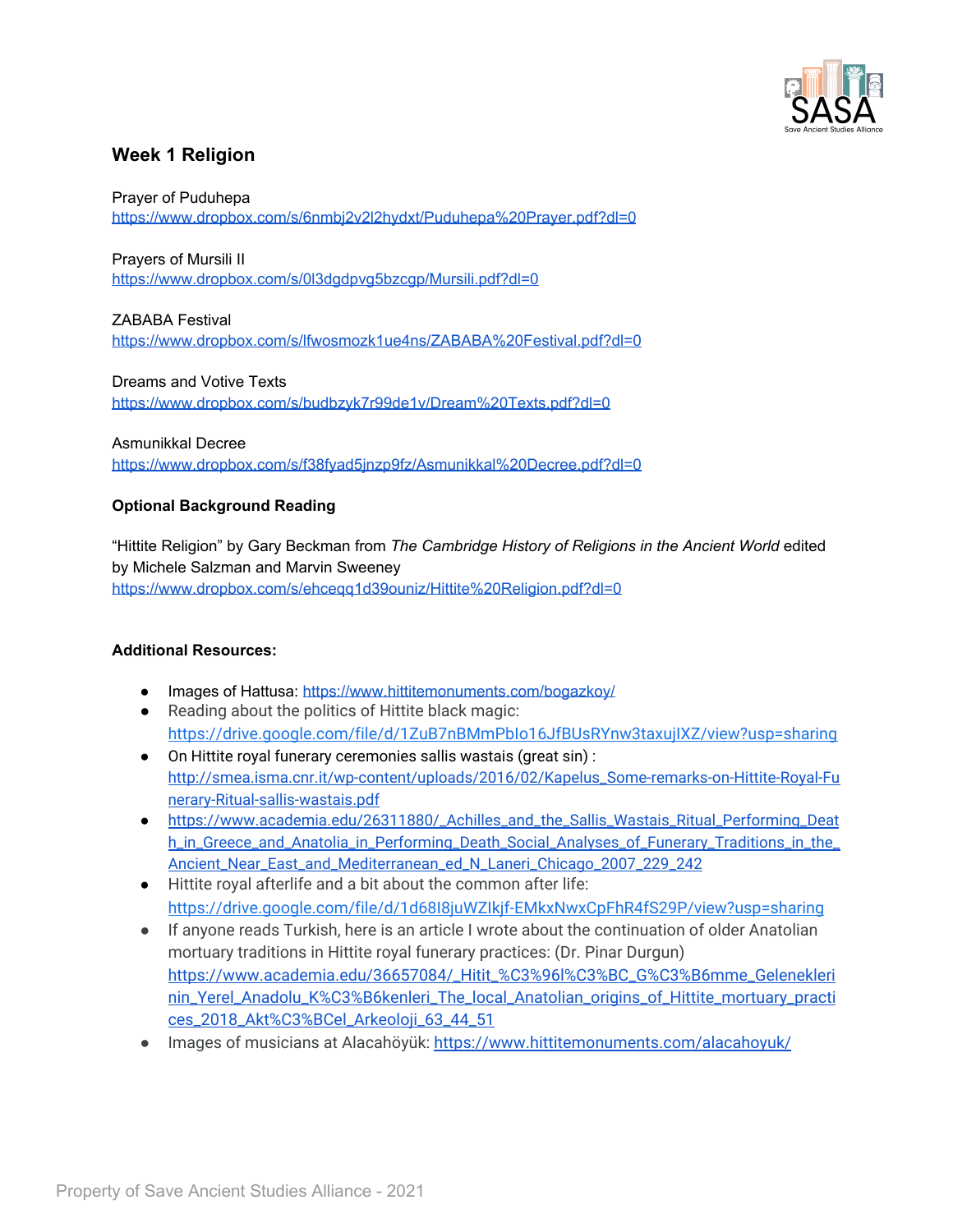

- Sistrum from Early Bronze Age Anatolia: [https://www.metmuseum.org/art/collection/search/324440?searchField=All&sortBy=R](https://www.metmuseum.org/art/collection/search/324440?searchField=All&sortBy=Relevance&ft=anatolia+sistrum&offset=0&rpp=80&pos=2) [elevance&ft=anatolia+sistrum&offset=0&rpp=80&pos=2](https://www.metmuseum.org/art/collection/search/324440?searchField=All&sortBy=Relevance&ft=anatolia+sistrum&offset=0&rpp=80&pos=2)
- Hittite Music Facebook page: <https://www.facebook.com/Hittitemusic/>
- The Lives of Hittite Women in the Late Bronze Age: [https://www.academia.edu/5803405/The\\_Lives\\_of\\_Hittite\\_Women\\_in\\_the\\_Late\\_Bronze\\_Age](https://www.academia.edu/5803405/The_Lives_of_Hittite_Women_in_the_Late_Bronze_Age)
- ●

## **Week 2 Diplomacy and International Relations**

#### Hatti and Egypt

<https://www.dropbox.com/s/hbfzh0axzhqu69h/Hatti%20and%20Egypt.pdf?dl=0>

Hatti and Ugarit

<https://www.dropbox.com/s/bmr3uagk2c7oqp4/Hatti%20and%20Ugarit.pdf?dl=0>

Hatti and Tarhuntassa (selected paragraphs) <https://www.dropbox.com/s/6pkfm2b0bwsekrq/Hatti%20and%20Tarhuntassa.pdf?dl=0>

Hatti and Ahhiyawa (selected paragraph) <https://www.dropbox.com/s/y1oxfxy22bame5h/Hatti%20and%20Ahhiyawa.pdf?dl=0>

#### **Additional Resources:**

- [https://archive.archaeology.org/online/features/iron\\_ladies/puduhepa.html](https://archive.archaeology.org/online/features/iron_ladies/puduhepa.html)
- [https://www.nationalgeographic.com/history/magazine/2016/07-08/ancient-egypt-ramses-pharaoh](https://www.nationalgeographic.com/history/magazine/2016/07-08/ancient-egypt-ramses-pharaoh-hittite-royal-wedding/) [-hittite-royal-wedding/](https://www.nationalgeographic.com/history/magazine/2016/07-08/ancient-egypt-ramses-pharaoh-hittite-royal-wedding/)
- Amarna letters: [https://www.metmuseum.org/toah/hd/amlet/hd\\_amlet.htm](https://www.metmuseum.org/toah/hd/amlet/hd_amlet.htm)
- [https://www.nationalgeographic.com/history/magazine/2020/11-12/pharaohs-amarna-letters-expo](https://www.nationalgeographic.com/history/magazine/2020/11-12/pharaohs-amarna-letters-expose-politics-3300-years-ago/) [se-politics-3300-years-ago/](https://www.nationalgeographic.com/history/magazine/2020/11-12/pharaohs-amarna-letters-expose-politics-3300-years-ago/)
- "My Sun-God" Reflections of Mesopotamian Conceptions of Kingship among the Hittites: [https://deepblue.lib.umich.edu/bitstream/handle/2027.42/77475/MELAMMU2.PDF%3Bsequence=](https://deepblue.lib.umich.edu/bitstream/handle/2027.42/77475/MELAMMU2.PDF%3Bsequence=1) [1](https://deepblue.lib.umich.edu/bitstream/handle/2027.42/77475/MELAMMU2.PDF%3Bsequence=1)
- ●

### **Week 3 Politics and Administration**

Letter from the king to the queen mother (Tudhaliya IV to Puduhepa?) <https://www.dropbox.com/s/xdn5tscfxuxdhcw/King%20to%20Queen%20Mother.pdf?dl=0>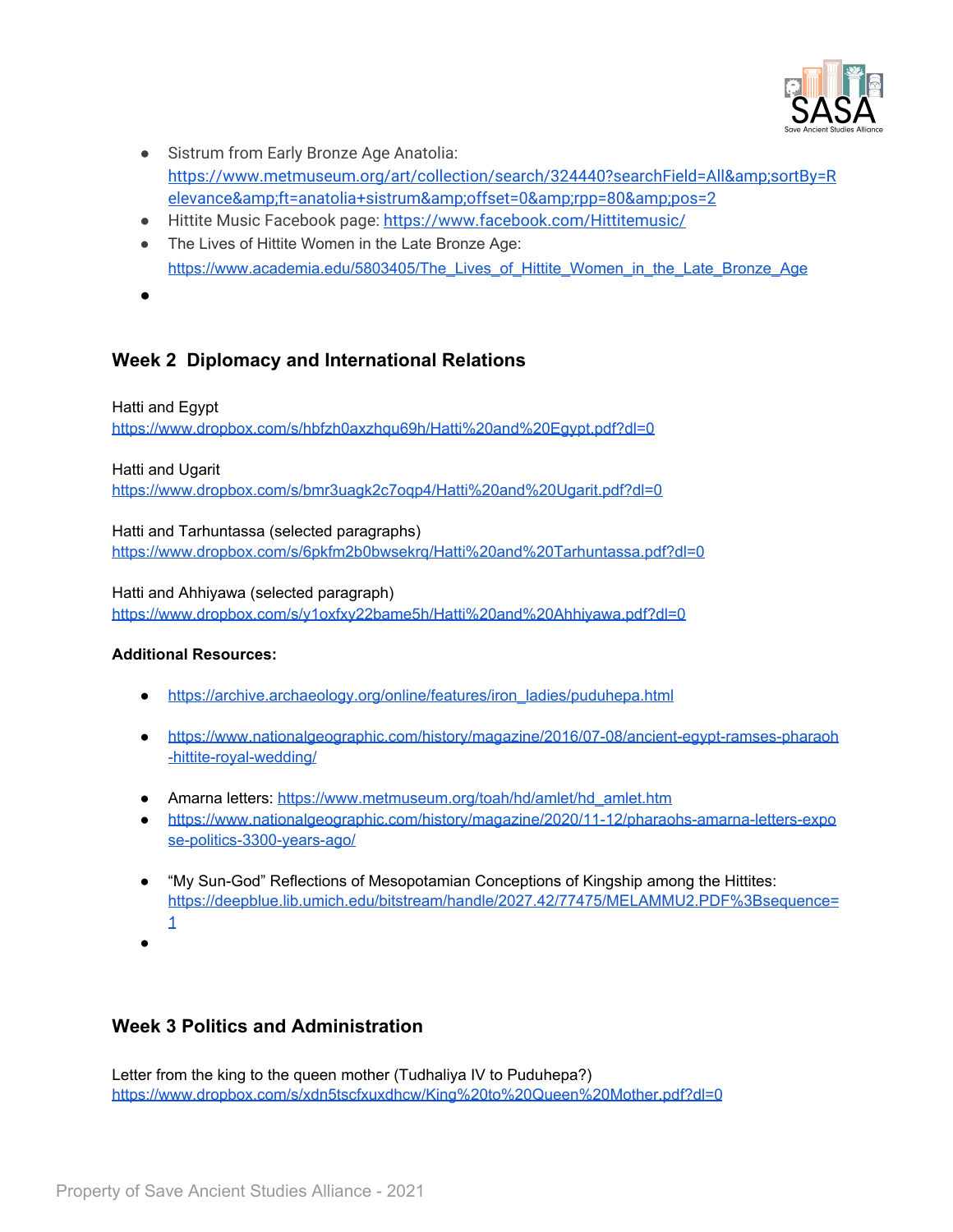

Letter of Puduhepa to Tattamaru

<https://www.dropbox.com/s/3nv0npxlaggwntm/Puduhepa%20to%20Tattamaru.pdf?dl=0>

The case of Ura-Tarhunta and Ukkura <https://www.dropbox.com/s/qxv7xe3z5htcjcx/Ura-Tarhunta%20and%20Ukkura.pdf?dl=0>

Ruling on a wrecked ship at Ugarit <https://www.dropbox.com/s/vxiaqys0olsginy/Ugarit%20Ship.pdf?dl=0>

Land grant for the chief singer of the queen [https://www.dropbox.com/s/9srkzaii4t3ulf0/Land%20grant%20for%20the%20chief%20singer%20of%20th](https://www.dropbox.com/s/9srkzaii4t3ulf0/Land%20grant%20for%20the%20chief%20singer%20of%20the%20queen.pdf?dl=0) [e%20queen.pdf?dl=0](https://www.dropbox.com/s/9srkzaii4t3ulf0/Land%20grant%20for%20the%20chief%20singer%20of%20the%20queen.pdf?dl=0)

### **Full Zoom Meeting Link:**

Topic: SASA Mini Reading Group: Women and Power in Ancient Turkey: Hittite Queens and Queenship Time: Jan 13, 2021 02:00 PM Eastern Time (US and Canada)